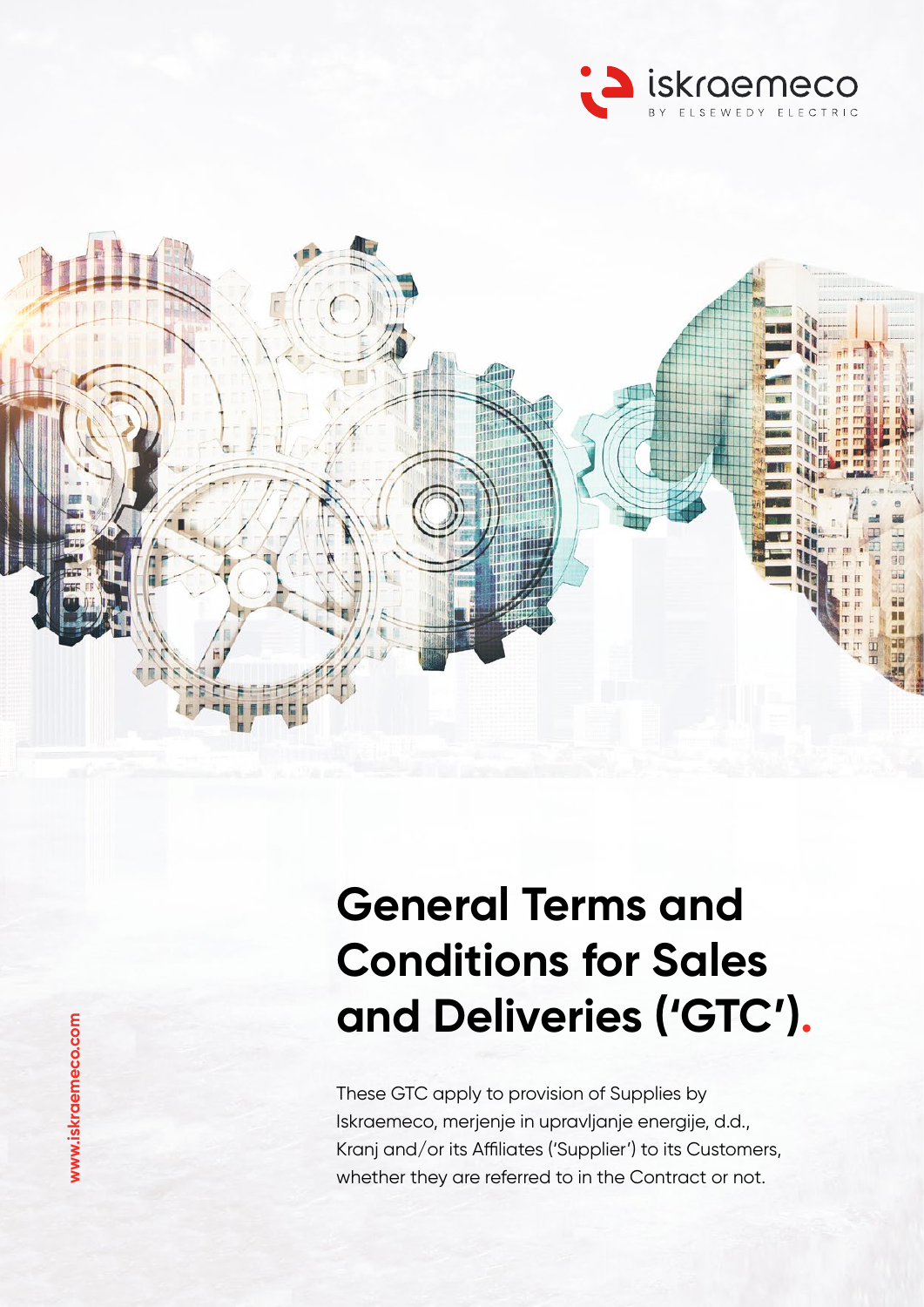# **1. Definitions**

- 1.1 'Affiliate' shall mean any corporation, company, or other entity that directly or indirectly controls, is controlled by, or is under common control with the Supplier. 'Control' shall mean exercising, directly or indirectly, the power to direct or cause the direction of the management and policies of a corporation, company, or other entity, whether (i) through the ownership of more than fifty (50) percent of the voting rights in a company or other legal entity, (ii) by contract, or (iii) otherwise.
- 1.2 'Contract' shall mean the terms and conditions agreed upon between the parties in writing as constituted collectively by present GTC, special terms and conditions agreed between the parties, specifications, drawings, and the terms and conditions contained therein, which shall be deemed to be incorporated in the Contract entered into between the parties.
- 1.3 'Customer' shall mean the natural person or legal entity with whom Supplier has entered into the Contract for the provision of Supplies.
- 1.4 'Date of Delivery' shall mean the date of delivery confirmed by the Supplier.
- 1.5 'Delivery' shall mean delivery by the Supplier according to the terms and conditions of the Contract on or before the Date of Delivery.
- 1.6 'INCOTERMS' shall mean the trade terms of the International Chamber of Commerce.
- 1.7 'Software License Agreement' shall mean the Supplier's special terms and conditions that apply to provision of software, in the version valid at the time of the provision of software to the Customer.
- 1.8 'Supplies' shall mean the products and services supplied by the Supplier being the machinery, plant, equipment, apparatus, materials, software, labour, and service to be provided for the assignment to be performed as specified in the Contract.

## **2. General Provisions**

- 2.1 By placing an order with the Supplier for the provision of Supplies, the Customer unreservedly accepts these GTC and expressly renounces its own general terms and conditions of purchase, or any other pre-existing document or communication relating to the order which is not formalised by a written agreement signed by the two parties.
- 2.2 The Supplier reserves the right to change, at any time, the GTC which will apply to any new commercial offer or order confirmation.
- 2.3 The GTC also apply in the case of supplemental or different Customer terms and conditions, even if there is no special reference to the GTC, or if they are not enclosed in a particular transaction. Furthermore, the terms or conditions of the Customer, if they are in conflict with, supplement, or deviate from the present GTC, do not become part of the Contract, unless the Supplier gives written explicit consent to them.
- 2.4 Any waiver of the present Terms and Conditions should also be set forth in writing. Rights beyond the scope of the present Terms and Conditions, to which the Supplier is entitled to under statutory provisions, remain unaffected.
- 2.5 The Supplier may transfer, accede, or assign all its rights and obligations from the Contract with the Customer to a third party, and by concluding this Contract the Customer gives its consent to any such accession or assignment. The Customer shall not be entitled to transfer, accede, or assign any of its rights and obligations in terms hereof without the prior written agreement with the Supplier.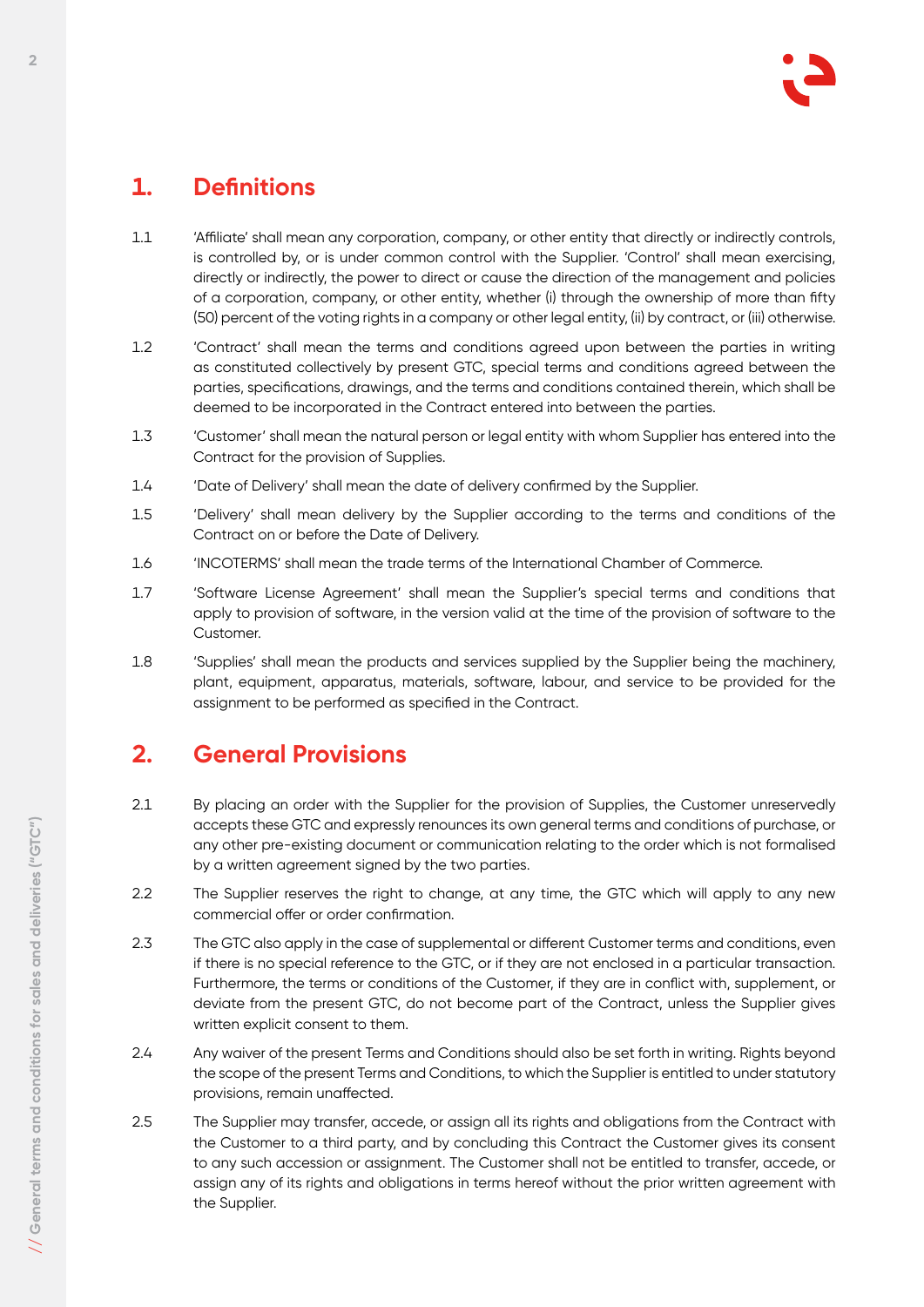

- 2.6 The Supplier retains all rights to designs, drawings, and technical documents. The Customer acknowledges these rights and shall not make such designs, drawings, and documents available to any third party, either in whole or in part, nor use them for any purposes other than the agreed purposes without prior written authorisation by the Supplier.
- 2.7 With respect to provision of software, except if inextricably embedded in the products (firmware), these GTC apply only insofar as they are not in conflict with Software License Agreement.
- 2.8 Services in any form, including but not limited to consulting, trainings, technical support, and maintenance, are not included in the offer if not expressly agreed. All prices for services are 'remote,' in case of onsite provision of services all additional expenses, i.e. accommodation, travel, and other expenses, will be charged as per the real cost.
- 2.9 The Customer has a duty to cooperate and provide timely access to relevant data, systems, premises, etc., as well as all agreed items (e.g., SIM cards, labels, etc.) that the Supplier would need to successfully provide Supplies.
- 2.10 If the Supplier acts as a distributor, the main responsibilities and liabilities remain with the manufacturer, and the manufacturer's warranty applies.

#### **3. Orders – Conclusion of Contract**

- 3.1 All of the Supplier's offers are non-binding unless it is explicitly stated therein to be binding. All orders are subject to the Supplier's confirmation. All of the Customer's Orders are binding.
- 3.2 Order Confirmation is subject to a clear and clean Customer order, availability, and confirmation of all technical data, documents, commercial conditions, availability of required materials and components, as well as the overall situation on relevant markets.
- 3.3 The Contract is concluded with full application of these GTC in a version valid at the time of confirmation of the order. If the content of the order confirmation differs from the Customer's order, the Customer should object to it within three (3) working days, otherwise the Contract is deemed to be concluded as confirmed, with full the Customer's authorisation.
- 3.4 If the Supplier accepts any order from the Customer that may contain any provisions that are inconsistent with or aim to vary or reject any of these GTC, the terms and conditions of these GTC shall prevail, unless and to the extent only that the Supplier expressly agreed in writing to any variation thereof.

#### **4. Drawings and Product Specifications**

- 4.1 If the Contract concerns delivery of the items that are subject to technological change, the Supplier shall deliver the Supplies according to the most recent technological sheet, subject to amendment from time to time. If the Customer is interested exclusively in the type ordered and such type may not deviate from it under any circumstances, the Customer should explicitly advise so to the Supplier when presenting the Order at the latest.
- 4.2 Unless expressly stated otherwise, all descriptive and shipping specifications, drawings, dimensions, and weights submitted with the offer are approximate only. In any event, descriptions, illustrations, and data contained in catalogues, price lists, and other advertising material are intended only to present a general idea of the work described therein and none of these shall form part of the Contract.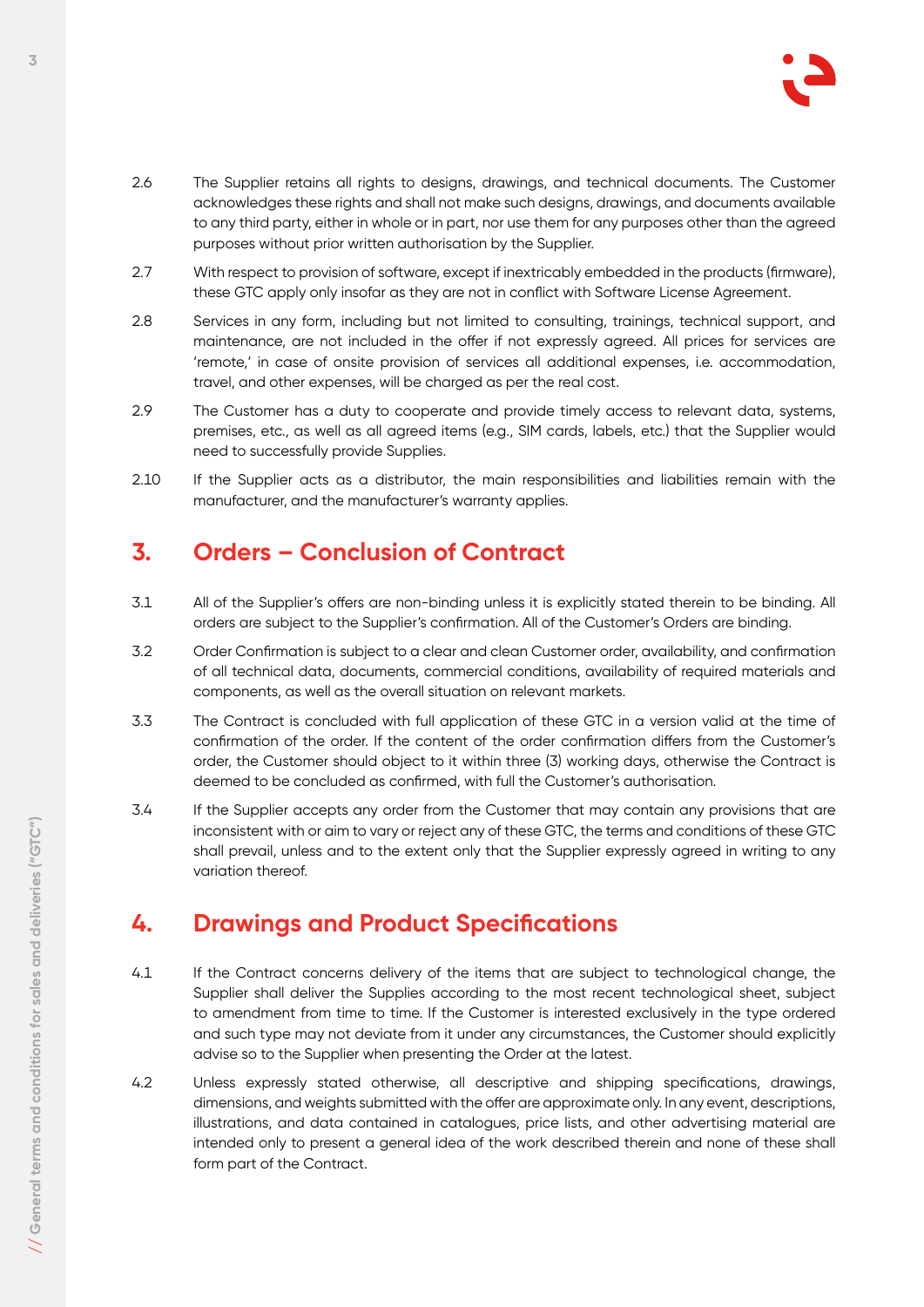

- 4.3 All drawings, specifications, other oral and written information, samples, and the like provided by the Supplier shall remain the property and are the copyright of the Supplier, and shall be regarded as confidential and shall not be disclosed to any third party except with the prior written consent of the Supplier.
- 4.4 The Customer shall be responsible for and bear the cost of any alteration to the Supplies arising from any discrepancy, error, or omission in any drawings, specification, or other information supplied or approved by the Customer.

#### **5. Representations and Warranties**

- 5.1 The Supplier warrants that all delivered Supplies shall be new, unused, and shall conform to regulations, standards, and technical specifications that are applicable in Slovenia. The Supplies are intended solely for the specified purpose.
- 5.2 The Customer must examine the Supplies in eight (8) days upon delivery; hidden defects must be reported to the Supplier without undue delay. The Customer is obliged to send the Supplies with full documentation applicable at its own cost to the Supplier for examination of defects. Any failure from the Customer's side to timely examine and report defects shall be deemed as full acceptance of Supplies and waiver of right to claim any defects, including hidden defects.
- 5.3 The warranty shall be twelve (12) months from the date of manufacturing. Any replacement or repair does not affect the warranty period in any way whatsoever.
- 5.4 The warranty includes repair or replacement of defective Supplies or any part/s thereof or issuance of credit note only, provided the defect is caused solely by the Supplier and the Supplies are returned to the Supplier for examination within the warranty period and are upon examination and to the Supplier's satisfaction demonstrated to be defective (confirmed by Return Material Authorisation note). The defective Supplies or defective part/s thereof shall be replaced, repaired, or credited as a sole remedy, at the Supplier's discretion. The removal of the defective part and the installation of any repaired or replacement part shall be performed by the Customer at his own expense. In the case of replacement or issuance of credit note, the defective Supplies or part/s thereof become the ownership of the Supplier, without any compensation to the Customer.
- 5.5 In the case of a malfunctioning component, the Supplier's total warranty and liability is limited to the type of remedy, compensation, and validity provided for in the warranty given by a supplier of such component. Any potential Customer's right to rescind or terminate the Contract is excluded.
- 5.6 The Supplier will not recall the Supplies due to unusually large number of similar defects or malfunctions, disregarding the volume of defected Supplies or similarity of such malfunctions, not even if there is a proven systematic error. Each individual Supply shall be inspected and tested individually. The Supplier will not acknowledge any request to replace all or substantial number of the same products due to 'generic defect,' 'epidemic defect,' etc., without identified such a defect in every single product.
- 5.7 The Supplier makes no warranty or representations in the following cases:
	- The Customer fails to report the defect in writing within eight (8) days of the alleged defect occurring or has failed to fulfil any of its obligations in terms of the Contract;
	- The defects were not solely caused by the Supplier,
	- Deviations from specifications are unsubstantial or a defect only insignificantly impairs the use of such Supply;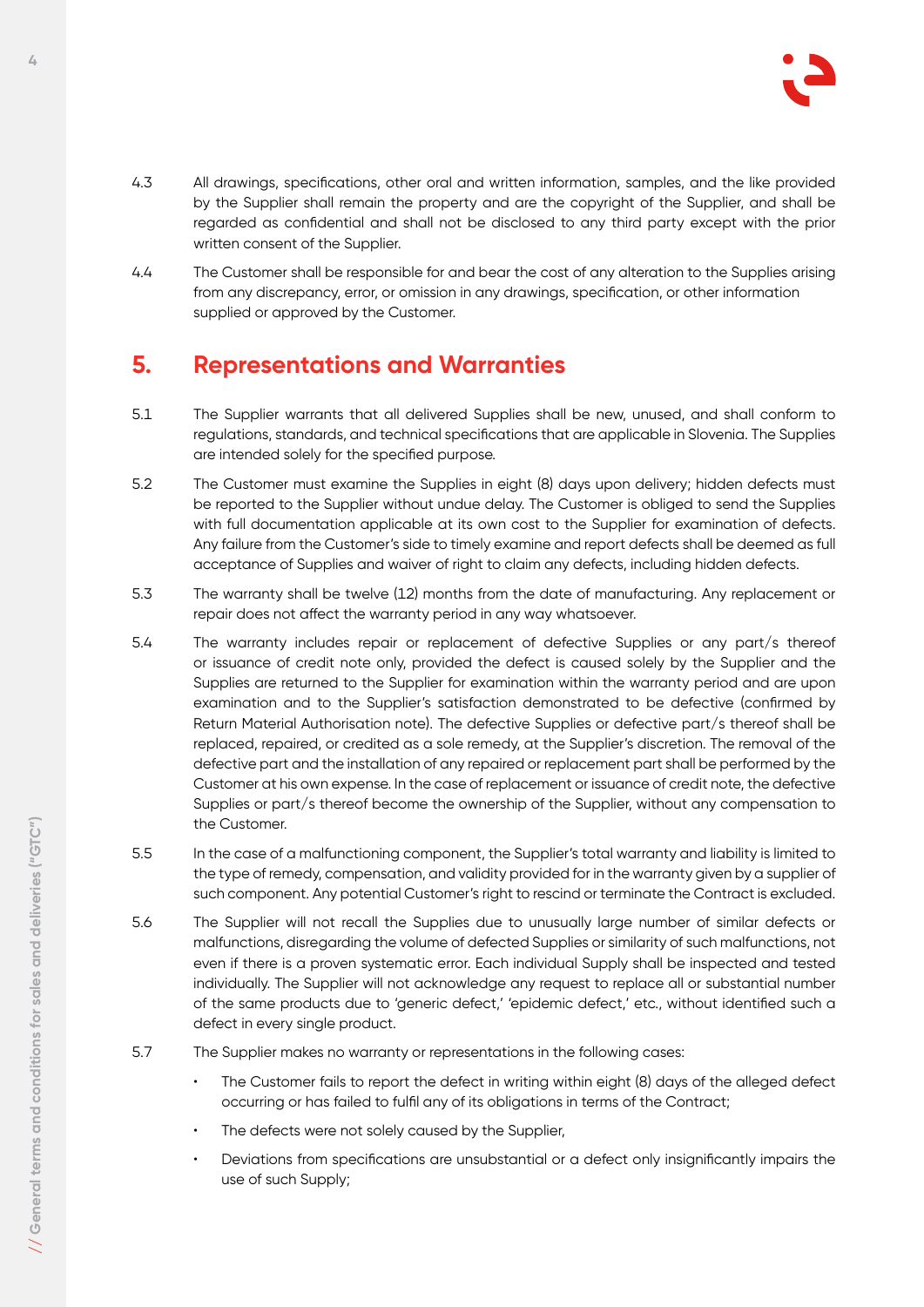

- Any modifications of the Supplies by the Customer, the Customer's customers or end-users, or if any of the official seals or warranty numbers have been tampered without previous written approval from the Supplier;
- In the case of any repair or alteration performed by the Customer or any third person, even if only attempted and not finished, and even if successful, unless it was performed with explicit written approval by the Supplier;
- If the defect is caused by fair wear and tear, accident, or force majeure, improper use, wilful damage, negligent or improper handling, unusual physical or electronic stress, excessive strain, abuse, misuse, neglect, use of unsuitable appurtenance, improper installation or packaging, if the assembly was not performed by the Supplier;
- If the Supply was not properly handled and used according to its purpose and applicable laws and regulations, or has not been operated and maintained in accordance with instructions issued by Supplier;
- 5.8 The onus of proving that the warranty conditions have been complied with shall rest on the Customer.
- 5.9 The warranty does not cover any cost of testing, removing, shipment from Customer to the Supplier and back, any installation costs or costs of downloading any software. At the Supplier's request, the Customer must send the presumably defective Supplies to the place dedicated by the Supplier, at the Customer's own risks and costs.
- 5.10 Any information about the Supplies distributed by the Supplier, either in brochures, catalogues, data sheets, advertising materials, specifications and descriptions, and other technical supply conditions, certificates, and other documents, constitute no warranty as to the quality, state, and durability of the Supplies. Samples of the goods distributed by the Supplier are test samples only and do not constitute a warranty of the quality and state of the Supplies, without explicit written agreement.
- 5.11 All costs. i.e. of testing, inspecting, and analysis, logistics, and handling the returned Supplies, shall be charged to the Customer, if no defect is found, and proportionally, if only part of the defect is established.
- 5.12 SAVE TO THE EXTENT THAT IT HAS DONE SO EXPRESSLY AND SPECIFICALLY, IN RESPONSE TO AN INDICATION FROM THE CUSTOMER AS TO THE SPECIFIC INTENDED USE OF THE SUPPLIES, THE SUPPLIER DOES NOT MAKE ANY REPRESENTATIONS NOR GIVE ANY WARRANTY OR GUARANTEE OF ANY NATURE WHATSOEVER IN RESPECT OF THE SUPPLIES, INCLUDING ANY WARRANTY THAT THE SUPPLIES ARE FIT FOR A PARTICULAR PURPOSE. THE CUSTOMER WARRANTS THAT IT HAS USED ITS OWN EXPERTISE AND KNOWLEDGE IN SELECTING THE RELEVANT SUPPLIES FOR PURCHASE AND ASSESSING THEIR FITNESS FOR THE CUSTOMER'S REQUIRED PURPOSE, AND THAT TO THE FULL EXTENT PERMITTED BY LAW HAS NOT RELIED ON ANY STATEMENT OR REPRESENTATION MADE BY SUPPLIER OTHER THAN AS SET OUT IN THE CONTRACT.
- 5.13 THE WARRANTIES GIVEN UNDER THIS CLAUSE ARE THE SOLE AND EXCLUSIVE WARRANTIES GIVEN BY SUPPLIER. TO THE FULLEST EXTENT PERMITTED BY LAW, AND EXCEPT AS SET OUT IN THE CONTRACT, ALL WARRANTIES AND CONDITIONS, WHETHER EXPRESS, IMPLIED, OR VERBAL, STATUTORY OR OTHERWISE, WHETHER ARISING UNDER THE CONTRACT OR AT LAW, ARE EXCLUDED INCLUDING, WITHOUT LIMITATION, THE IMPLIED WARRANTIES OF MERCHANTABILITY, NON-INFRINGEMENT, AND FITNESS FOR PURPOSE.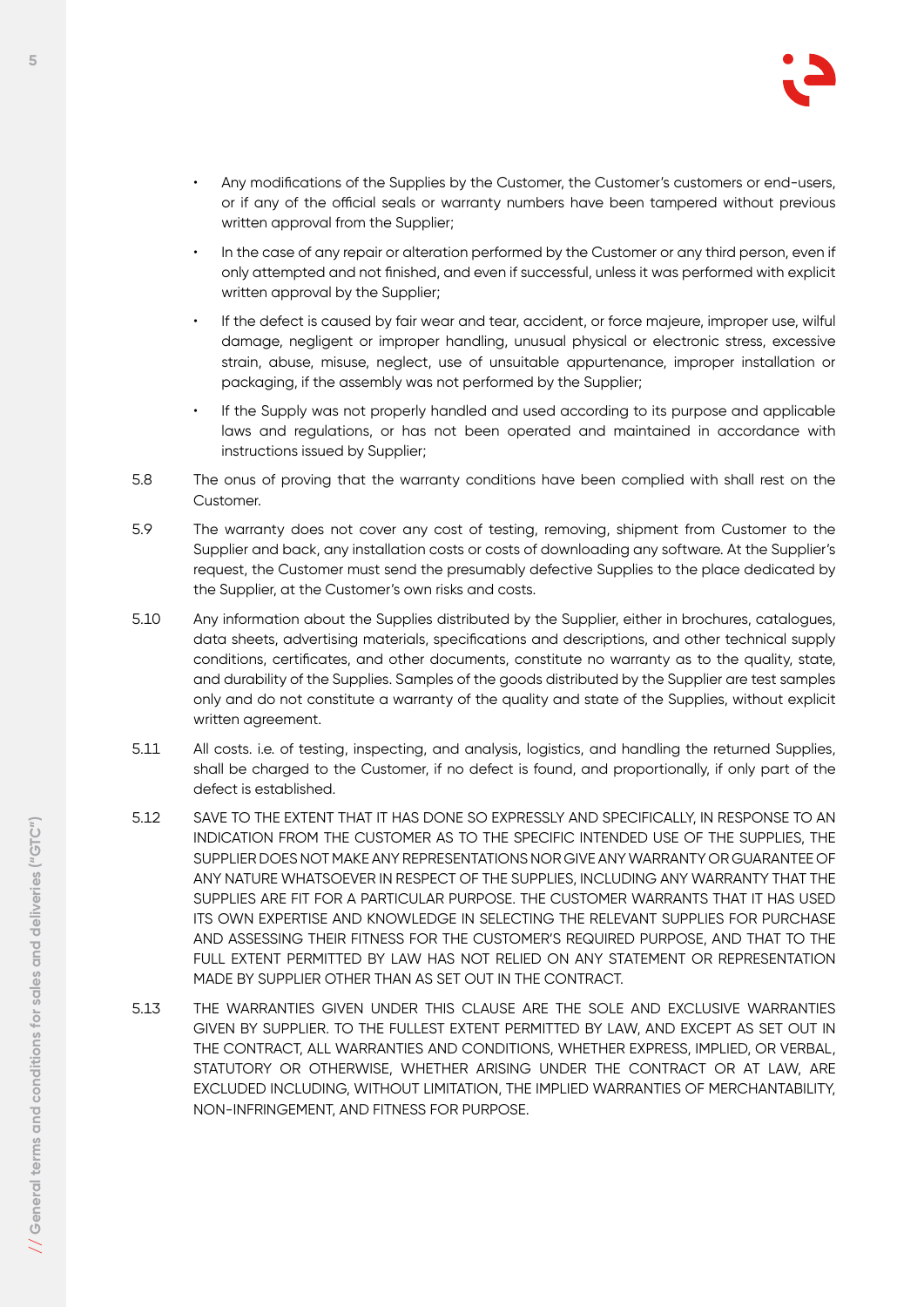## **6. Prices and Terms of Payment**

- 6.1 The relevant prices are the prices on the confirmation of the order. All prices are net and therefore include all deductions and are valid ex works (EXW) Incoterms and exclude packaging, freight, insurance, customs, VAT, and other applicable taxes or fees.
- 6.2 Statutory taxes and fees, including VAT shall be added at the then applicable rate. Any additional costs, such as costs of certificates or any authorisation documents, shall be borne by the Customer; the latter shall upon the Supplier's request pay the abovementioned costs to the Supplier in advance.
- 6.3 The Supplier reserves his rights to change prices without notice in the following cases (after Confirmation of the Order or submission to the tender and before actual delivery):
	- Subsequent modifications or changes on the Supplies, or place, time, or manner of delivery that are made upon Customer's request;
	- The delivery is extended and the reason is not on the Supplier's side, or at least part of the reason is not on the Supplier's side;
	- The Customer supplied to the Supplier incomplete documents, did not supply agreed items needed for production of goods on time or provided deficient information that was required;
	- If these GTC do not apply exclusively and conditions of the Contract may cause rise in the Supplier's costs.
	- In case of a) fluctuations of applicable foreign exchange rate and  $/$  or b) increase of production costs between the time of order and time of delivery.
- 6.4 Additional costs, which may be incurred as a result of variations or delay resulting from acts or omissions of the Customer, his agent, or contractor for whom the Customer is responsible, shall be borne by the Customer.
- 6.5 All bank charges and commission shall be borne by the Customer.
- 6.6 The invoice shall be issued at the moment of dispatch from the Supplier's premises (products), at the moment of completion of services (confirmed in any form) or at the moment of provision of software. All invoices should be paid 30 days from invoice date, unless otherwise agreed upon in writing. If dispatch is delayed by instructions or lack of instructions from the Customer, then the invoice shall be issued when the Supplies will be ready for Delivery.
- 6.7 Payment must be made to the Supplier's bank account, without any delays or deductions whatsoever. Payment shall be considered effectuated at the moment when the Supplier has the full amount at his unlimited disposal.
- 6.8 If the Customer is in delay of payment, the Supplier is expressly allowed by the Customer to suspend the performance of the order until full payment and shall claim, without prejudice to any other remedy or claim, a default interest in the amount of 5% (five percent) over the legal default interests valid in the Republic of Slovenia, but not exceeding maximum permitted by the law. The Supplier may at any moment, until payment of all due amounts, default interests included, rescind the Contract for default and claim full damages.
- 6.9 If any claim of initiation of insolvency procedure or suspension of payment, all claims by the Supplier fall due immediately, including any ancillary claims and damage compensation claims. The Customer is obligated to inform the Supplier of any such deed in advance, and if this is not possible, immediately upon such deed. Any omission of this obligation shall cause liability of the Customer for all damages thus caused.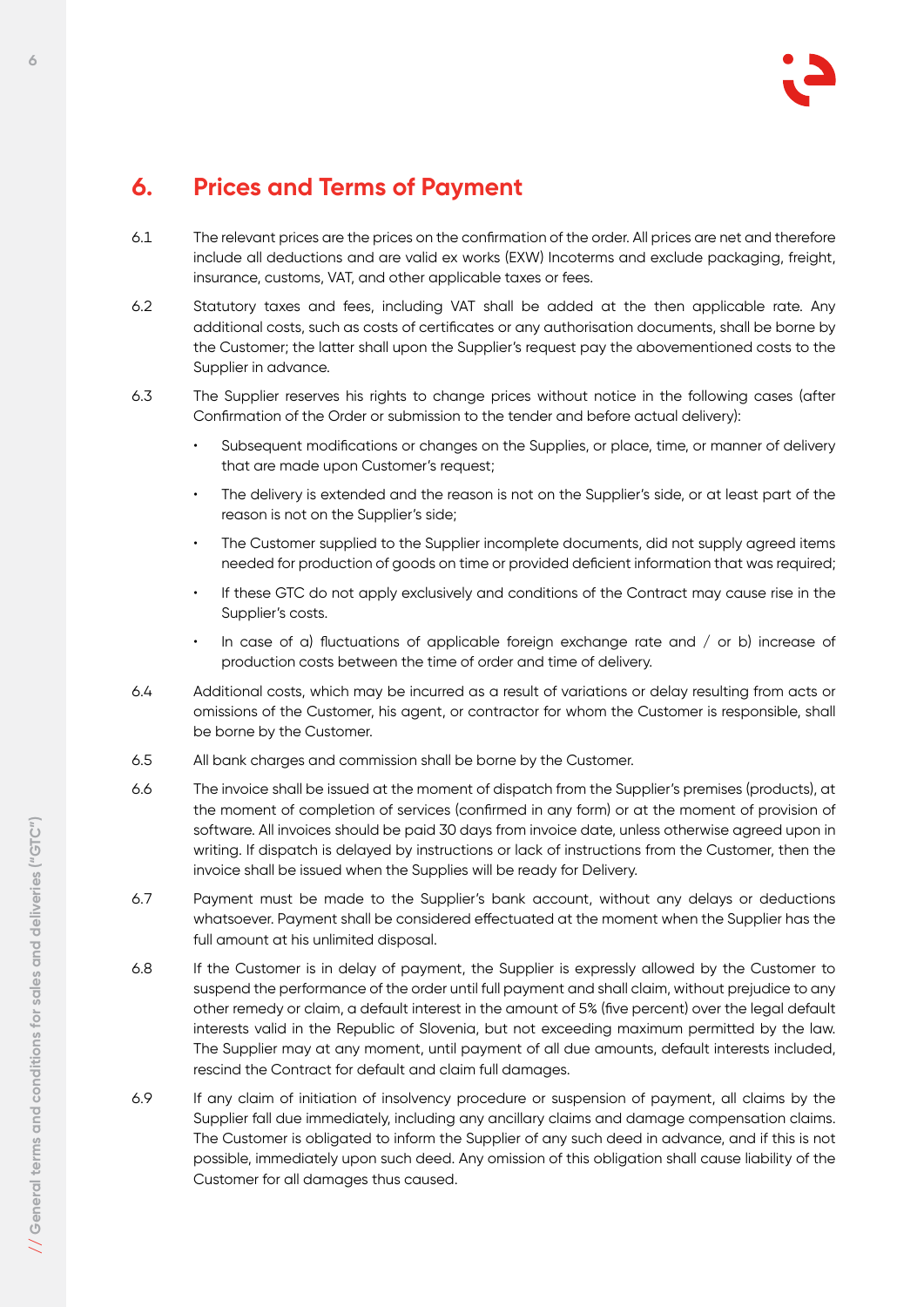

- 6.10 The Supplier is entitled to count payments from the Customer towards the Customer's oldest debt first. If any costs or interests have already accrued, the payment shall be counted first to the costs, then to the interests and finally to the principal claim.
- 6.11 Counterclaims of the Customer can be offset only if they have been confirmed with the final (unappealable) court decision or are undisputed and offset is expressly agreed by the Supplier. The same applies for claims of the right of retention, which must be based on the same contractual relation.
- 6.12 The Customer shall be liable to and shall reimburse the Supplier for all costs, including attorney and client costs, incurred by the Supplier in the collection of any outstanding payments, and further hereby indemnifies and holds the Supplier harmless of any loss or damage sustained in or by reason of the collection of the said outstanding payments.

## **7. Delivery**

- 7.1 Any agreement on delivery terms or period must be made explicitly in writing, otherwise they are not binding. Any delivery term shall start to run with the dispatch of the Confirmation of the Order, but in any case, only after all required documents, drawings, permits, licenses, releases, and agreed items (e.g., SIM cards, labels) are submitted or obtained by the Customer, all open technical and commercial issues are fully clarified, and the agreed advance payment is paid etc., whichever of above conditions is the latest.
- 7.2 The agreed term shall be treated as approximate only and shall be observed if the Customer fulfils all its obligations properly and in a timely manner, and under the condition that all of the Supplier's subcontractors deliver in a timely manner and properly.
- 7.3 The terms of delivery shall be extended at least for the period of delay in the following cases:
	- If approvals, permits, documentations, information, advance payment, payment securities, etc. are not received on time and/or if the Customer or his customer (third party) has not fulfilled any of the agreed obligations;
	- If there are any unpaid open claims against the Customer, arising from contractual relation, damage compensation, or other;
	- Delay in supply of material or any supplies by the Supplier's suppliers, as well as delays caused by any industrial actions.
- 7.4 The terms of delivery are met when the Supplier notifies the Customer that he is ready to perform or performance or installation has started, or when the Supplier notifies the Customer that the Supplies are ready for acceptance.
- 7.5 In the case of late delivery that is solely caused by the Supplier (without observation of the other provisions of this article), the Customer shall not charge any penalties or raise damage claims for the first two (2) months. If the Customer claims any damages and Supplies are delivered in sufficient time, all such claims for damages shall cease with immediate and retroactive effect. The Customer is not entitled to terminate the Contract or the Order in case of late delivery. In no event shall the penalty for delivery exceed 0.1% per complete week of delay and exceed 3% of the contract price in aggregate. Such a payment shall be in full satisfaction of any loss suffered by the Customer due to such delay and shall be in lieu (a substitute) of any other right the customer may have against Supplier arising out of or in connection with the delay in delivery.
- 7.6 The Supplier reserves the right to make partial deliveries of Supplies and to separately invoice the same.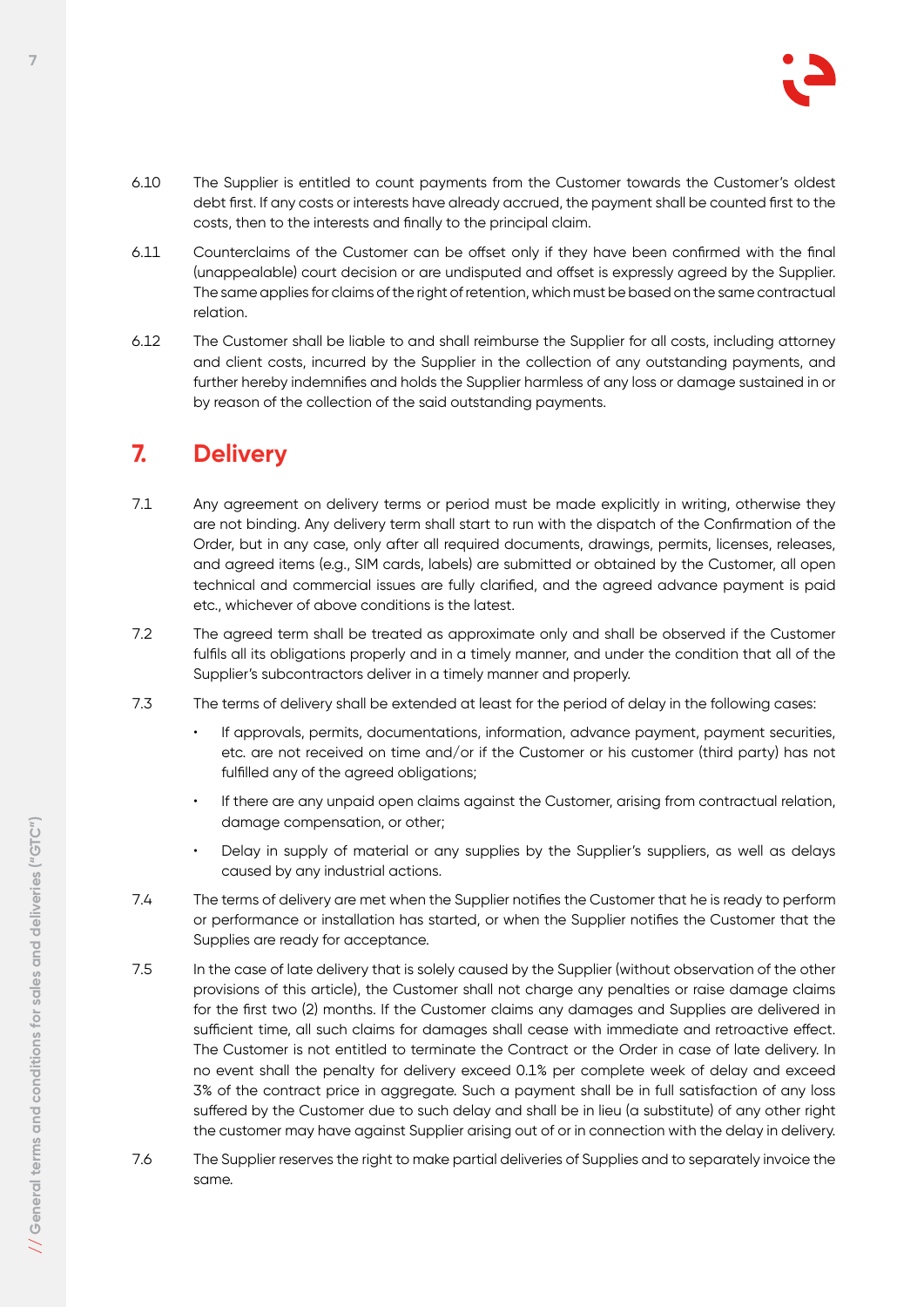

- 7.7 Supplies successfully passing the tests, even if showing minor defects, may not be rejected and their acceptance cannot be delayed by the Customer.
- 7.8 Unless explicitly agreed otherwise, the Supplies are supplied EXW INCOTERMS.
- 7.9 Unless explicitly agreed otherwise, Supplies will be packed in accordance with Supplier's standards and always for the cost of the Customer's account.
- 7.10 Software is made available on any suitable medium and/or by electronic means by sending the Customer all needed information for exercising the rights granted to it in terms of the Contract.

#### **8. Passing of Risk**

- 8.1 The risk for the Supply shall pass over to the Customer with the dispatch of the Supplies from the Supplier's premises (EXW Incoterms). The Supplier will, upon request and in full advance payment of costs, organise the shipment and insure the Supplies for usual risks during the transportation; should no specific instructions be given, the Supplier shall choose the carrier and the itinerary, being liable only for wilful misconduct or gross negligence, and in any event limited to the extent of insurance for usual risks as defined by applied Incoterms.
- 8.2 The delay of passing of the risk for any reason that is not solely on the Supplier's side or any delay in acceptance shall cause automatic passing of the risk on the first day of delay. From the onset of delay, the Supplier will, at the Customer's costs and risks, store the Supplies. The Supplier may organise insurance of the Supplies for the ordinary risks on behalf of the Customer and on his costs, if so requested by the Customer. The Customer will be entitled to Supplies only against full payment of all related costs and expenses.

## **9. General and Product Liability**

- 9.1 All claims of the Customer against the Supplier, any of his officers, directors, employees, agents, shareholders, subcontractors, and any other person with whom the Supplier performs his operations, shall be excluded to the maximum permitted by applicable law. This exclusion includes, but is not limited to any direct, indirect, and consequential damages, loss of profit, revenue, interest, or goodwill production, loss or corruption of data, and loss or interruption of the Customer's business, even if the Supplier has been especially advised by the Customer of the possibility of any kind of damage.
- 9.2 The Supplier shall be, notwithstanding other provisions of present GTC, liable only in case of mandatory liability, for instance in case of wilful misconduct or gross negligence, loss of life, bodily injury, damage to health, or general product liability.
- 9.3 In any case, however, total liability of the Supplier for all causes combined, including but not limited to damages, loss, costs, and any potential contractual penalties agreed with the Customer, shall be limited to a compensation of maximum amount of 10% (ten percent) of all turnovers from this Customer in the last twelve (12) months and shall be in any case subject to final decision rendered by competent court.
- 9.4 The Customer may not remove or modify any warnings about the risks resulting from improper use of Supplies and shall – if this interdiction is violated – hold the Supplier harmless from all product liability claims raised by third parties.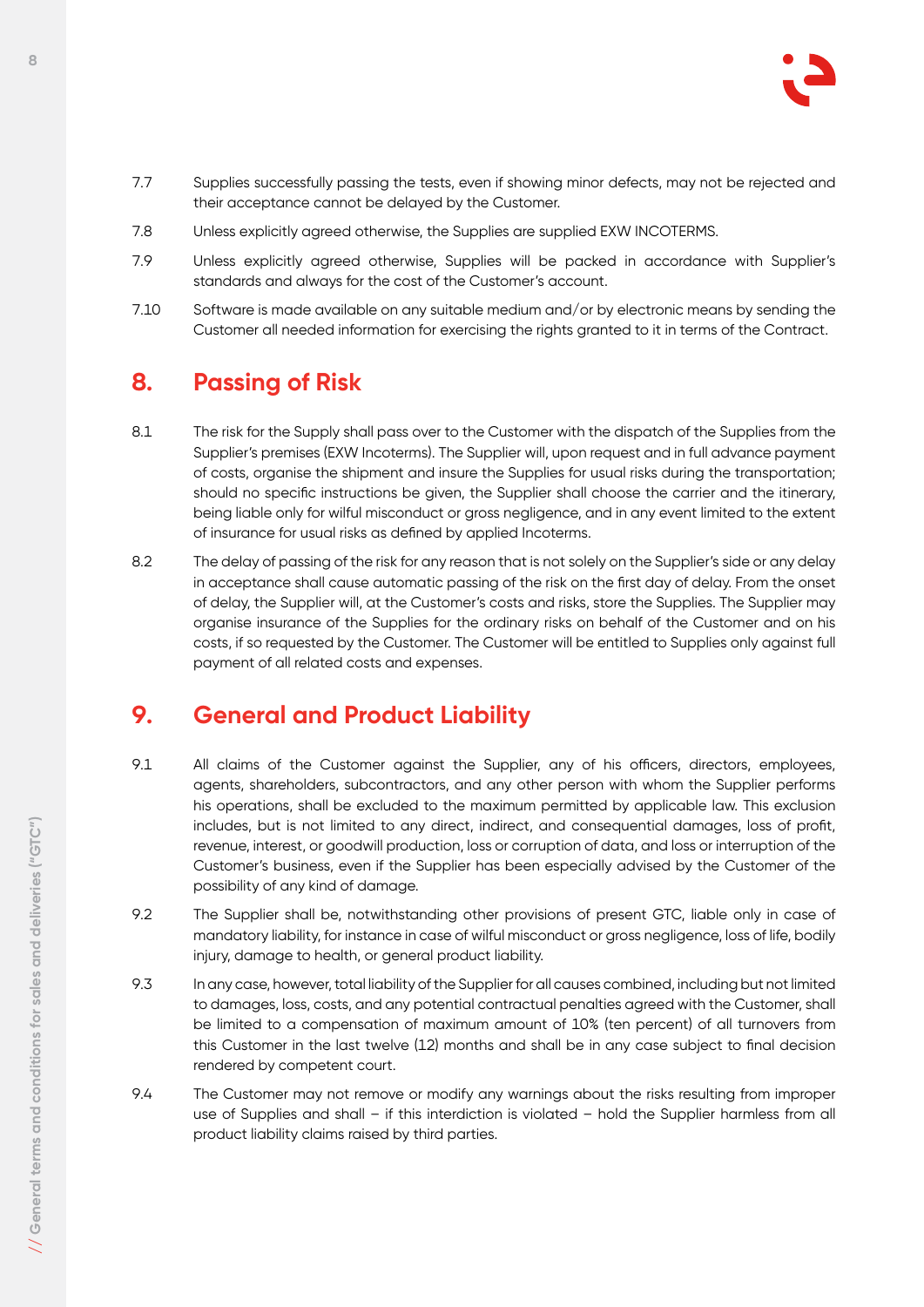

9.5 The Customer shall inform the Supplier without undue delay of any risk with using the Supplies and potential product defects that could result with the product warning or product recall. If a product defect of the Supplies causes the product recall or issuance of the product warning by the Supplier, the Customer is obliged to assist the Supplier and shall follow all Supplier's orders and instructions, which the Customer can reasonably be expected to perform. The Customer shall cover the costs and damages resulting from such product defect to the extent of Customer's responsibility for such defect and damages.

## **10. Retention of Title**

- 10.1. Title to the Supplies shall remain vested in the Supplier until all claims the Supplier has against the Customer that arise from business relationship, are fully settled. However, even in such case, risk passes to the Customer as per section 8. The Customer is obliged to handle the Supplies that are under retention of title with due care, sufficiently insured against all possible risks for their full replacement value and with claims of such insurance assigned to the Supplier. The Supplier hereby accepts any such assignment, and if assignment is not permissible, the Customer is obligated to instruct the insurer to make all payments directly to the Supplier. The Supplier's right for other claims shall remain unaffected. Upon the Supplier's request, the Customer shall provide the evidence of the conclusion of insurance policy.
- 10.2 The Customer may not, during the retention-of-title, pledge the Supplies, assign them as security or collateral, or make any other disposition which could jeopardise the Supplier's rights, apart from selling the Supplies to the Customer's customers in the regular course of business. The Customer is obliged to protect on his costs the Supplies with retention-of-title and inform the Supplier of any threat against the retention.
- 10.3 If the Customer sells the Supplies, which are subject to the retention-of-title, he assigns to the Supplier all claims against Customer's customers, including all ancillary rights, and the Supplier already now accepts such assignment. If the assignment is not permissible, the Customer is obligated to instruct the customer to make all payments directly to the Supplier. The Customer is hereby authorised to collect all due payments regarding the Supply with retention-of-title on behalf of the Supplier, such authorisation being subject to recall at any time.
- 10.4 In the case of delay in payments or initiation of any insolvency procedures against the Customer, the Supplier may revoke all authorisations and shall notify Customer's customers of the assignment. The Customer is obliged to disclose all information necessary for collection of debts and to inform the debtors of the assignment. The Supplier is also entitled to rescind the Contract, whereupon the Customer is obliged to surrender all Supplies still in Customer's possession.
- 10.5 If the Supplies under retention of title are processed, combined, or mixed with other goods that are not owned by the Supplier, then the Supplier acquires co-ownership of the new item in proportion of the value of the Supply to the value of other goods at the time of processing.
- 10.6 The retention of title does not authorise the Customer to rescind the Contract or return the goods instead of settling the Supplier's claims.
- 10.7 The Supplier reserves the right to demand an irrevocable and unconditional letter of credit acceptable by European Union bank as payment before Delivery is made, or may at any time request the Customer to deliver a security of payment acceptable to the Supplier in the amount of 25% (twenty-five percent) over the value of Supplies, until all Supplier's claims are fully settled.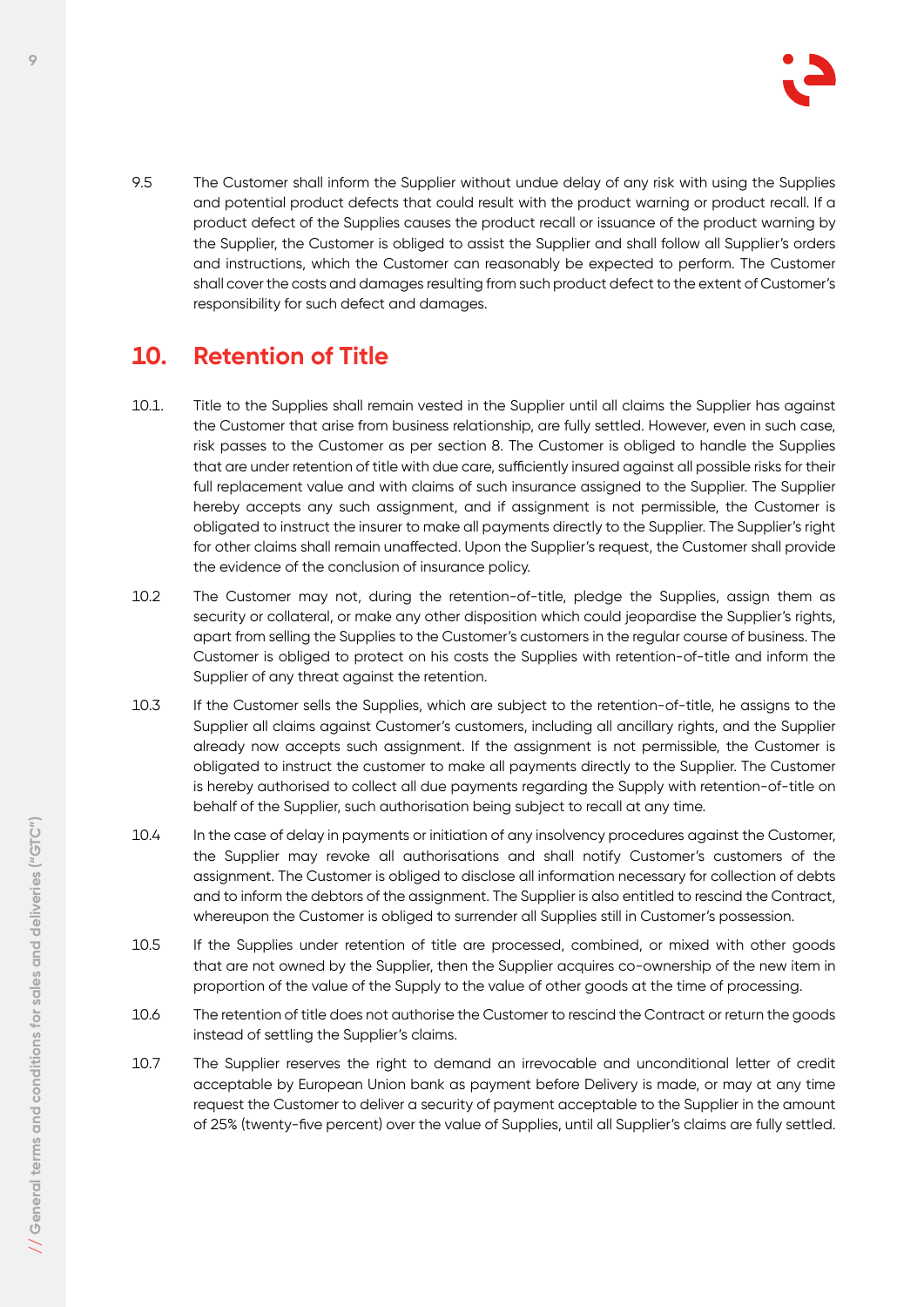## **11. Intellectual property**

- 11.1 Customer acknowledges and agrees that the Supplies are protected by national and international intellectual property laws and treaties, as well as trade secret laws. The Customer commits to undertake every reasonable precaution to protect the Supplies from any unsolicited use and promptly inform the Supplier of any such use.
- 11.2 All of the Supplier's intellectual property rights are reserved, and the Supplier and its licensors own and shall remain to own all rights, titles, and interest in and to their intellectual property rights.
- 11.3 All copyright and other proprietary notices placed on the Supplies by the Supplier shall be maintained by the Customer. Unless otherwise provided for in the Contract, the Customer is not permitted to affix its distinctive signs in any way whatsoever on, and/or in, the Supplies.
- 11.4 The present GTC grant no rights or license to use the software even if the software constitutes part of the Supplies – and other intellectual property or know-how in any manner and for any purpose, apart from the rights granted in writing in License Agreement. Exception is the nontransferable, non-exclusive right to use the software inextricably linked to products exclusively within these products and for the purpose the products are intended, subject to strict adherence to these GTC and conditions of commercial offer or order confirmation.
- 11.5 The Customer commits that it will not itself, nor permit any person or entity to: decompile, "unlock," reverse-engineer, disassemble, modify, or otherwise use or sublicense the software and/or software documentation, including translating the object code versions of the Software Programs to human-perceivable form, as well as create derivative works, except as permitted by applicable law which cannot be waived.
- 11.6 The Supplier's designs and drawings shall not be reproduced or disclosed without the Supplier's written consent. The Customer shall not copy or allow others to copy the Supplies or drawings, or any part thereof supplied by the Supplier. All copies shall be returned or destroyed upon request without undue delay, disregarding the media they are on.
- 11.7 The Supplies are based on industry-recognised standards (some of which are in the process of being developed and finalised) and certain third parties claim to own intellectual property rights necessary to implement such standards. The Customer acknowledges and agrees that the Supplier does not convey a license to any such third-party patents or copyrights, and that the Customer is solely responsible for any royalties charged by, or intellectual property claims from, such third parties that relate to the Customer's use and distribution of the Supplies, as far as third party's intellectual property relates to standards.
- 11.8 The Supplier shall have the whole and exclusive right, in its discretion, to bring any claim, suit, threat, or demand against any third party, as well as sole control of the defence and settlement infringement claims with regard to its proprietary right to and in the Supplies.
- 11.9 The Customer shall, upon the Supplier's request, use reasonable effort to provide the Supplier with information and assistance that the Supplier may reasonably require for the purpose of investigating and defending such infringement claims.
- 11.10 The Supplier will not be obligated to defend or be liable for costs and damages to the extent that infringement, or a claim thereof, arises out of or is related to a modification made to the Supplies by the Customer or a third party made in violation of the Contract.
- 11.11 In the event of any claim or claims in respect of an infringement of any intellectual property rights, relating to any part of the Supplies supplied by the Supplier (other than a part based on a design specified by the Customer), the Supplier will in its complete discretion and at its expense either replace or modify such part with a non-infringing part or procure for the Customer the right to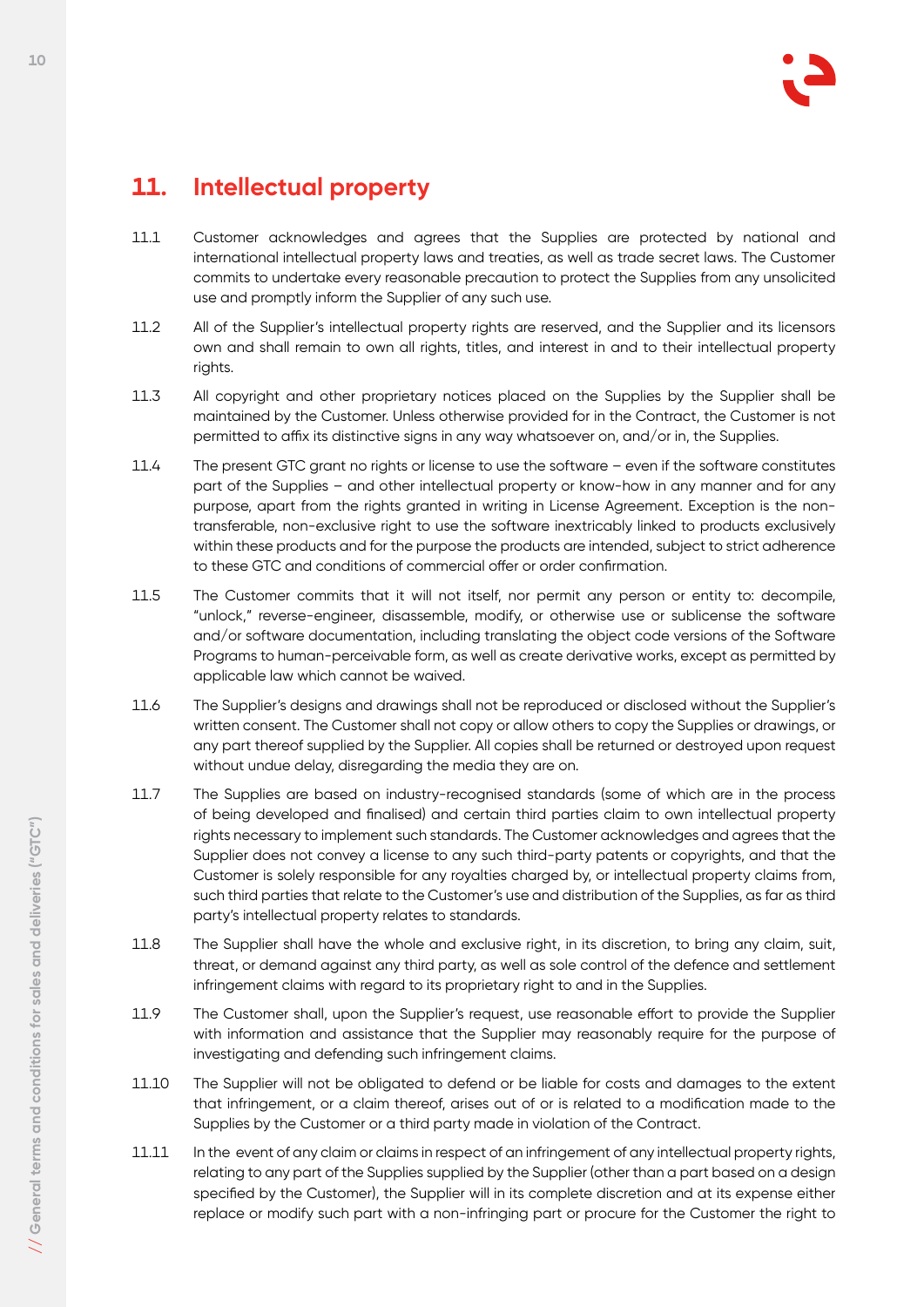

use such a part provided that Supplier is given the full opportunity to conduct all negotiations in respect of such claim and such claim shall not be accepted by the Customer without prior written consent of the Supplier. Should none of these measures be reasonably feasible, the Supplier could unilaterally decide to cancel the license granted for one or more potentially infringing software and reimburse the Customer the price, excluding taxes paid by the Customer for the license concerned, during the six (6) months preceding the Customer's notification of such a claim.

- 11.12 The Customer shall act in accordance with the reasonable instructions of the Supplier, offer all reasonable assistance with negotiations or litigation and take such steps as the Supplier may reasonably require to mitigate or reduce any loss, damages, costs, or expenses. The Customer warrants that any design or instructions furnished or given by him shall not cause the Supplier to infringe any intellectual property rights.
- 11.13 The Customer shall have no claim of whatsoever nature against the Supplier arising out of or flowing from any damages suffered by the Customer or its customers:
	- If such a claim would be a result of any intellectual property right relating to any of the Supplies sold, being infringed, cancelled, voided, breached, or otherwise set aside or declared invalid;
	- If the Customer has been informed by Supplier that alternations or modifications are required to avoid such claim and the customer has not undertaken any such activity in due time;
	- If any alteration or modifications was made to the Supplies without the Supplier's approval;
	- If the Customer used the Supplies in combination with any equipment, products, processes, or materials if the infringement in question would have been avoided without such use;
	- If the use of the Supplies differed from the use directed or approved by the Supplier in writing or otherwise, or was conducted in any manner not contemplated by the Contract;
	- If the Customer breached any of the terms of the Contract or any negligence, wilful misconduct, or fraudulent act, or omission was made by the Customer; or
	- If Supplier used or his actions were compliant with, any designs, specifications materials, information, or instructions provided by the Customer or any third party.
- 11.14 In the event of a claim arising as a result of any of the actions or omissions listed in previous clause, the Customer must indemnify the Supplier against all costs, claims, losses, damages, demands, and expenses (including all legal costs, fees and expenses) arising directly or indirectly out of any claims referred to in this section.
- 11.15 To the fullest extent allowed by law, the provisions of clause 11.11 are the Customer's sole and exclusive remedy for any infringement, or claim of any infringement, referred to in this section.

#### **12. Confidentiality and Data Protection**

12.1 During the term of this agreement and for the period of five years thereafter, the Party receiving Confidential Information as defined hereinafter (Receiving Party) shall maintain all the Confidential Information in confidence, and shall not disclose, divulge, or otherwise communicate such Confidential Information to others, or use it for any purpose, except pursuant to, and in order to carry out, the terms and objectives of this agreement. The Confidential Information shall mean any information provided to Receiving Party by the Disclosing Party. The Receiving Party hereby shall exercise every reasonable precaution to prevent and restrain the unauthorised disclosure of such Confidential Information by any of its directors, officers, employees, consultants, subcontractors, or agents. Upon termination of this agreement, each party shall return to the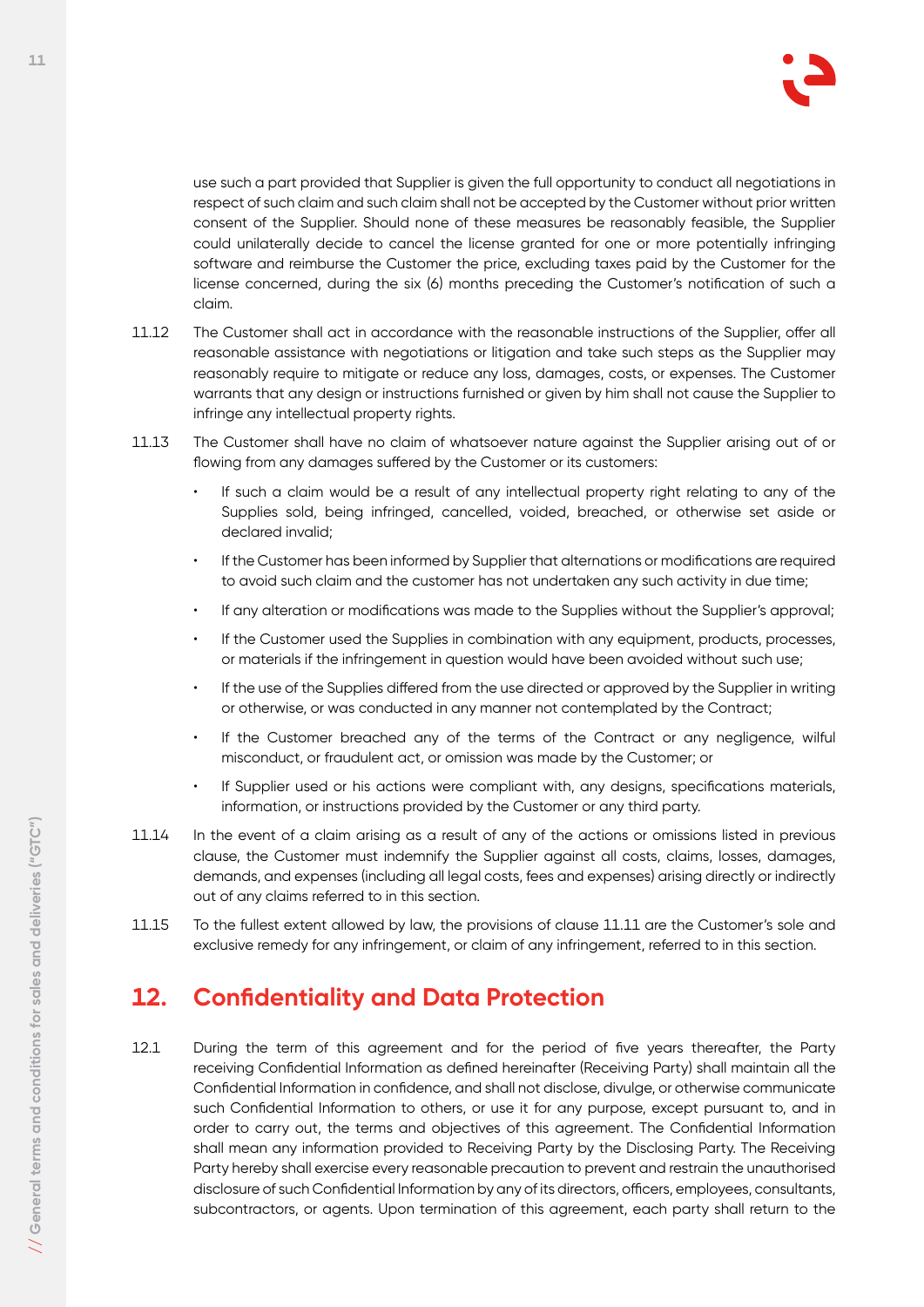

other, upon demand, all Confidential Information in its possession or, upon demand, to destroy such Confidential Information and provide a certificate to the other of such destruction.

- 12.2 The provisions of previous paragraph shall not apply to any Confidential Information disclosed hereunder that:
	- a. is lawfully disclosed to the Receiving Party by an independent, unaffiliated person rightfully in possession of the Confidential Information and under no confidentiality or fiduciary obligation not to make disclosure;
	- b. becomes published or generally known to the public through no fault or omission on the part of the Receiving Party;
	- c. is developed independently by the Receiving Party without access to the Confidential Information of the party disclosing the Confidential Information (Disclosing Party);
	- d. the Receiving Party is legally compelled to disclose.
- 12.3 The Customer shall comply with all applicable requirements of the General Data Protection Regulation (Regulation (EU) 2016/679 of the European Parliament and of the Council of 27 April 2016 'GDPR') and of applicable legislation. Insofar as the Customer will be processing personal data received on the basis of the Contract, the Customer shall do so only to the extent needed to fulfil the Customer's rights and obligations under the Contract.

#### **13. Force Majeure**

- 13.1 If the event of force majeure prevents the Supplier from performing his contractual duty, including the delivery of Supplies, the Supplier is released from his duty to perform for the duration of impediment without being liable for damages. The same applies if the Supplier cannot perform due to unforeseeable events on which the Supplier has no influence, such as industrial actions, official acts, energy shortage, and significant disruption in suppliers' chain or of operations.
- 13.2 If the impediments continue for more than six (6) months, the Supplier is entitled to rescind the Contract. After such period and upon request of the Customer, the Supplier shall declare whether it will rescind the Contract or not.

## **14. Final provisions**

- 14.1 The Supplier may use personnel and resources in locations worldwide, including third party contractors to support the provision of the Supplies.
- 14.2 A Contract may be terminated, varied, or suspended only by notice in writing and only if the Supplier accepts such notice in writing. In the event of such cancellation, variation or suspension the Customer shall compensate the Supplier for any costs or loss incurred including but not limited to the loss of profit. The Supplier may terminate the Contract or and order at any time by giving 1 (one) month prior written notice to the Customer.
- 14.3 Notwithstanding anything herein contained, should the Customer breach any of the terms and conditions of the Contract (whether material or not) and fail to remedy such breach within 10 days of dispatch of written notice requiring it to do so, or should a provisional order of sequestration or liquidation, or should default judgment be obtained against the Customer, the Supplier shall have the right, notwithstanding any previous waiver, to claim payment of the full balance then owing by the Customer or to cancel the Contract, retain all monies paid, take possession of all Supplies delivered without prejudice to any claim for damages.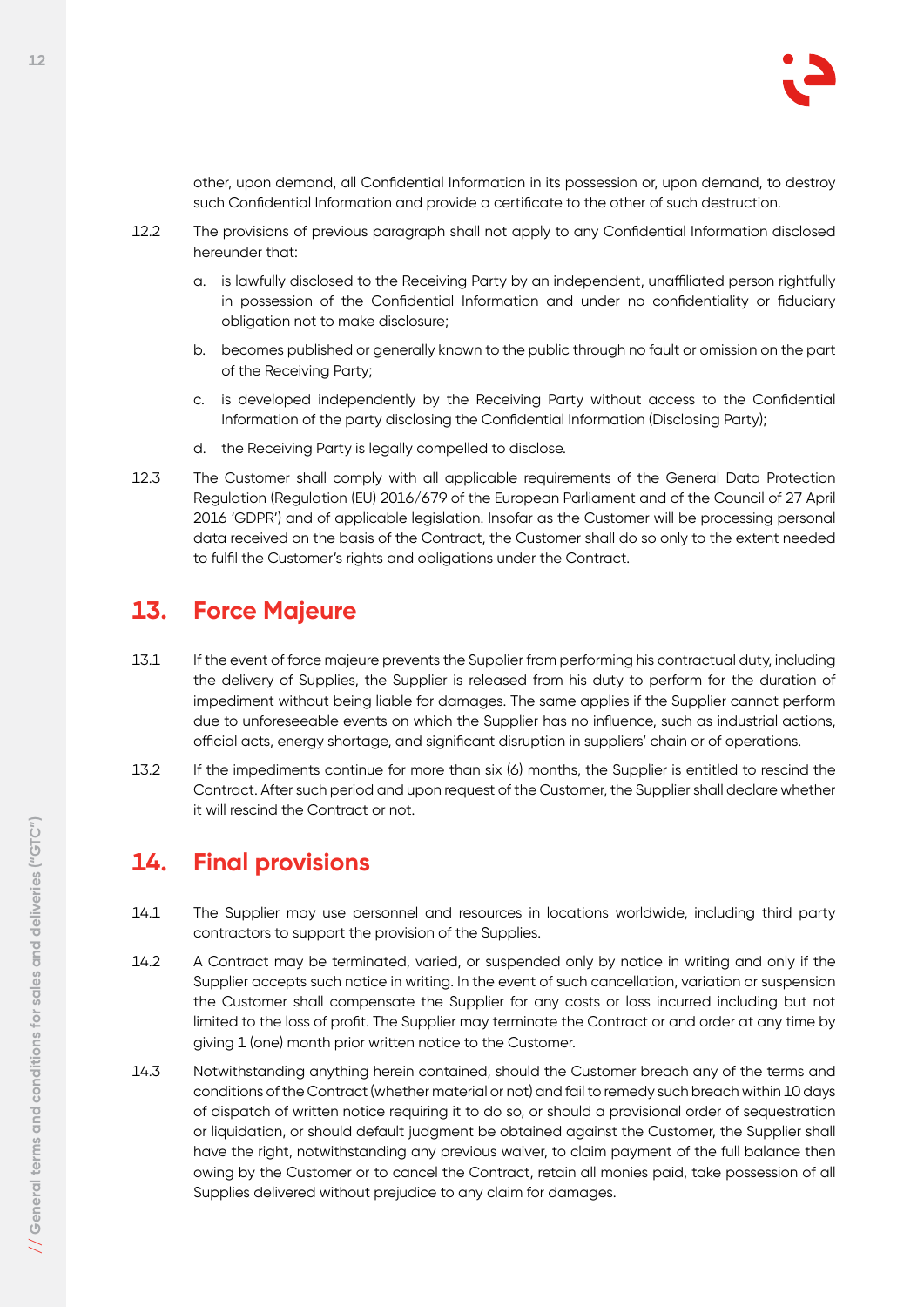

- 14.4 If the Customer dies or commits an act of bankruptcy; or takes or shall have taken against it any action for the winding up of the company or the placing of the company under official management or receivership other than for purposes of reconstruction or if a receiver, manager, controller, liquidator, administrator, mortgagee in possession or similar officer is appointed over part or all of the Customer's assets:
- 14.5 Then the Supplier, at its option and without prejudice to any other rights it may have under the Contract or in law, shall give notice in writing to the Customer and after fourteen (14) days from such notice may, unless otherwise provided by law,
	- terminate the Contract or suspend manufacture or Delivery of any Supplies then outstanding;
	- retain any security given or moneys paid by the Customer and apply this against the assessed loss and damages incurred by the Supplier in the performance of the Contract.
- 14.6 The Customer warrants that at all times it will fulfil its obligations set out in the Contract in strict compliance with all applicable laws and regulations, including for environment, health, and safety, as well as export control.
- 14.7 The Customer hereby agrees to adhere to Supplier's Code of Business Ethics available at link/ reference to depository and principles of the UN Global Compact, in versions valid at the time of the confirmation of the order, and undertakes to comply, as well as to ensure, when applicable, that each entity of the group it belongs to complies, with such provisions. The Customer warrants that it has not directly or indirectly paid any commission, fees, 'kickbacks' or granted any rebates to the Customer's customers, the Supplier's officers or employees or any other third party, or made any gifts, entertainment or any other non-monetary favours or other arrangements.
- 14.8 In case of any breach of this clause 14, the Contract shall be deemed null and void. The Customer shall in such case indemnify and hold harmless Supplier from and against all claims, loss, or damage arising in connection with the Customer's breach of its obligations under previous clause.
- 14.9 If not explicitly provided differently by the parties in writing or if not defined in present GTC, INCOTERMS shall apply directly, in version valid at the time of the confirmation of the order.
- 14.10 If any of the provisions of the present GTC prove to be unenforceable or null and void or if it becomes invalid, this does not affect the validity of the agreement between the parties or the present GTC. Any such provision shall be deemed replaced with other provision that is as close to the purpose of the invalid provision as possible.
- 14.11 All agreements between the parties shall be governed by laws of the Republic of Slovenia or when the Contract is concluded with the Affiliate, the national laws under which the Affiliates are incorporated, excluding the United Nations Convention on the Contracts for the International Sale of Goods (CISG).
- 14.12 The place of jurisdiction for all disputes arising from the business relationship between the Supplier and Customer shall be Ljubljana, Slovenia, or when the Contract is concluded with the Affiliate, the statutory seat of the Affiliate. The Supplier is additionally entitled to bring an action at the statutory seat of the Customer, as well as at any other permissible place of jurisdiction.
- 14.13 This GTC are valid from 1 June 2022.